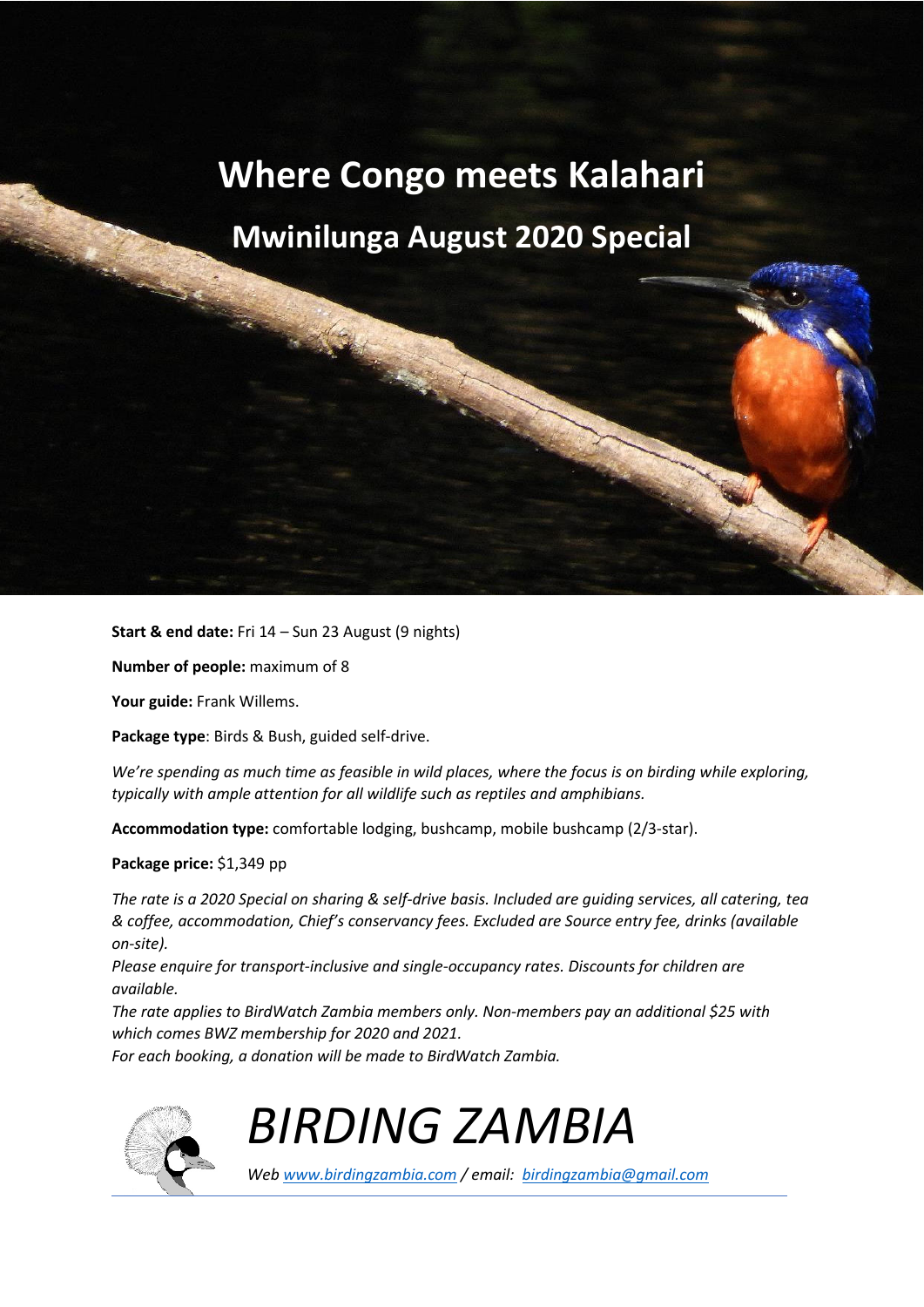## Introduction

Among birders and ecologists, Mwinilunga needs little introduction. The district in the extreme northwest of Zambia, bordering both Angola and the DR Congo, holds amazing biodiversity against a stunningly scenic background. Zambia's largest "rainforests" are set in vast grassy plains on Kalahari sands. Within Zambia, tens of bird species are found only in this area. Several are endemic to Mwinilunga and adjacent parts of Angola and DRC, such as Grimwood's Longclaw, Bocage's Weaver and Dambo Cisticola. Others are typical for the lowland forests or the grasslands of Central Africa (e.g. Spot-breasted Ibis and Black-collared Bulbul, respectively), while yet other species are more typical of Africa's montane areas (e.g. Olive Pigeon and Red-throated wryneck).

A good few other endemic organisms occur, such as the Sakeji Horseshoe Bat and Katanga Bush Viper. Giant Otter Shrew and Brush-tailed Porcupine are just two of many extraordinary tropical mammals.

This far-flung corner remains very remote. Birding Zambia offers a unique package, hoping to stimulate birders and nature enthusiast to explore the area. Your guide, Frank Willems, has extensively explored this area. The focus will be on sharing the magic of recently discovered jewels Nyachisala and Kalwelwa while tying in some of the well-known sites, Chitunta Plain and the Source of the Zambezi, as well as the *Cryptosepalum* forests, Africa's largest block of dry evergreen forest.

We stay overnight in truly remote wilderness areas. Although the focus is on birds, one doesn't need to be a "twitcher" to join; there will be ample opportunity to look at other wildlife or just enjoy the bush.

Your visit will not only support BirdWatch Zambia, but also the Mwinilunga Conservancy which Frank is initiating in partnership with the local community and other partners.

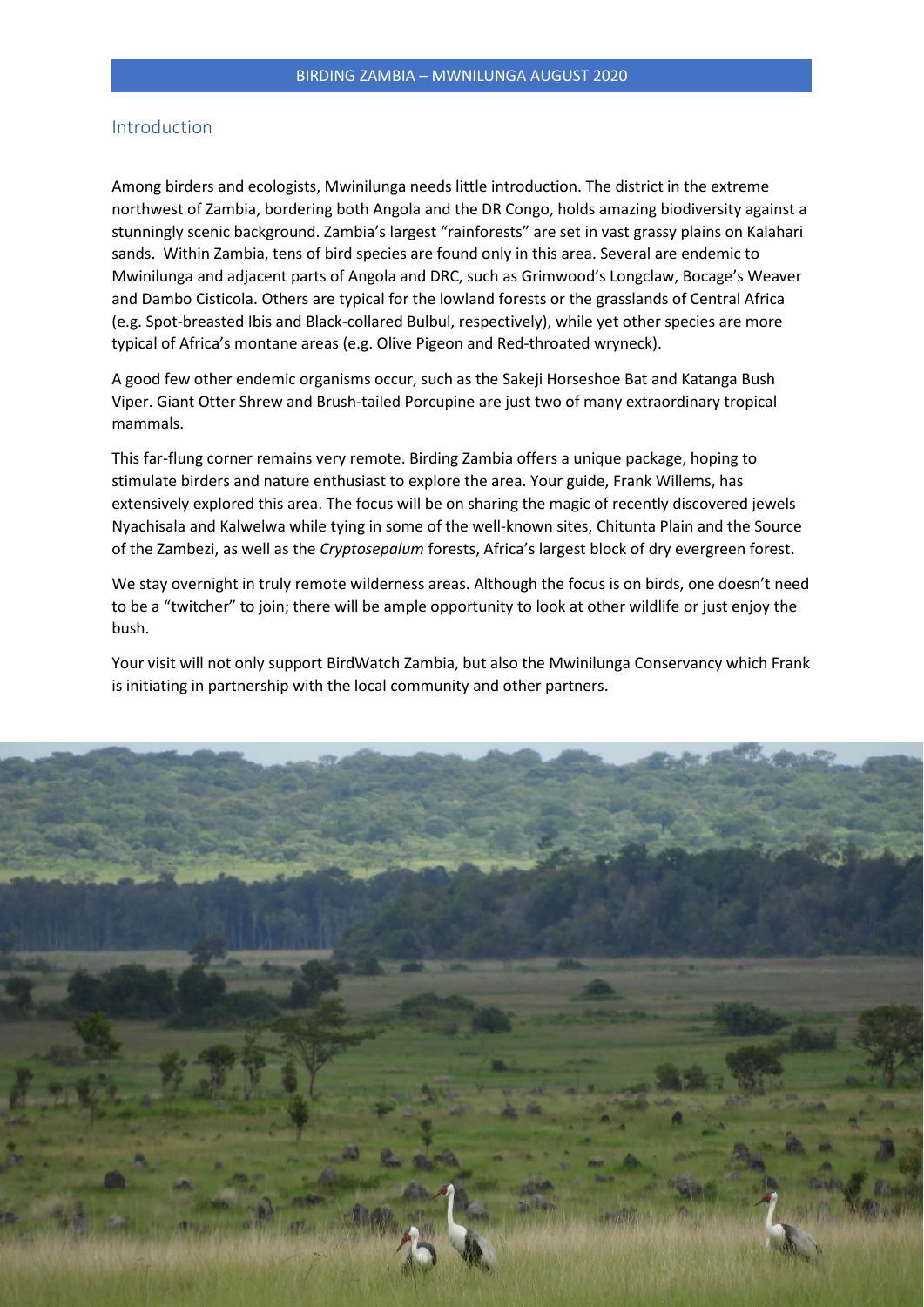## Detailed program

#### Day 1 - Arrival, Mutanda

Arrival at Mutanda by road (self-drive) or Solwezi flight (if available then). Time depending, we will bird the premises of Mutanda Nature Lodge. This gives a brilliant introduction into the avifauna of Northwestern Province. Specials include Bocage's Akalat, Grey-olive Greenbul (both of which unlikely to be encountered in Mwinilunga), Cassin's Flycatcher, Bamboo Warbler, Red-throated Cliff Swallow (a colony is present under the bridge of the adjacent tarmac road), White-chinned Prinia, Olive Woodpecker, Half-collared Kingfisher and Square-tailed Drongo.

#### Day 2 - Mutanda – Kakoma

We will make the best of the first light birding at Mutanda Nature Lodge. After breakfast, we drive towards Kakoma (6-hour drive). We might want to stop at one or two of the bridges on the tarmac road to check for the likes of Red-throated Cliff Swallow. After 160 km (partly potholed; 2 hours), we branch off onto the 65 km dirt road to Kakoma. Here we come through some stunning habitats which hold Red-throated Wryneck, Grimwood's Longclaw, Locustfinch and Black-and-rufous Swallow. Arrival in late afternoon at Nyachisala Mobile Bushcamp operated by Frank Willems.

#### Day 3 & 4 - Nyachisala Forest, Kakoma

Two full days at Nyachisala Forest, Zambia's largest wet evergreen forest along the West-Lunga river. This is the site of the surprising discovery of Spot-breasted Ibis in late 2017. This also proves Zambia's best site for Vermiculated Fishing Owl (an even bigger recent surprise, discovered only in 2015), Spotted Thrush-babbler, Bamboo Warbler and Shining-blue Kingfisher. We also expect to find Grey-winged Robin-chat, Fraser's Rufous Thrush, Brown-eared Woodpecker, Bates's Sunbird and Red-bellied Paradise Flycatcher among others. The plains are likely to produce a wealth of cisticola's, Compact Weaver, Black-collared Bulbul and much more. We hope to catch a glimpse of some of the exciting reptiles that have been found here, such as Katanga Bush Viper, Dewitte's Five-toed Skink, Heenen's Dwarf Gecko and possibly an undescribed species of green snake.

#### Day 5 - Nyachisala - Kalwelwa

After a couple of hours early morning birding at Nyachisala, we will drive to Kalwelwa, a drive of some 4 hours.

Kalwelwa Bushcamp is operated by Frank Willems. We will spend the afternoon around camp, looking for the likes of Bannerman's Sunbird, Honeyguide Greenbul, Black-collared Bulbul, Stout and Whistling Cisticola, Sharp-tailed Starling and Black-bellied Seedcracker in the forest, grassland and fishponds complex. We might hear the calls of a yet to be identified Dwarf Galago at night, as well as various amphibians of interest such as Cinnamon Tree Frog.

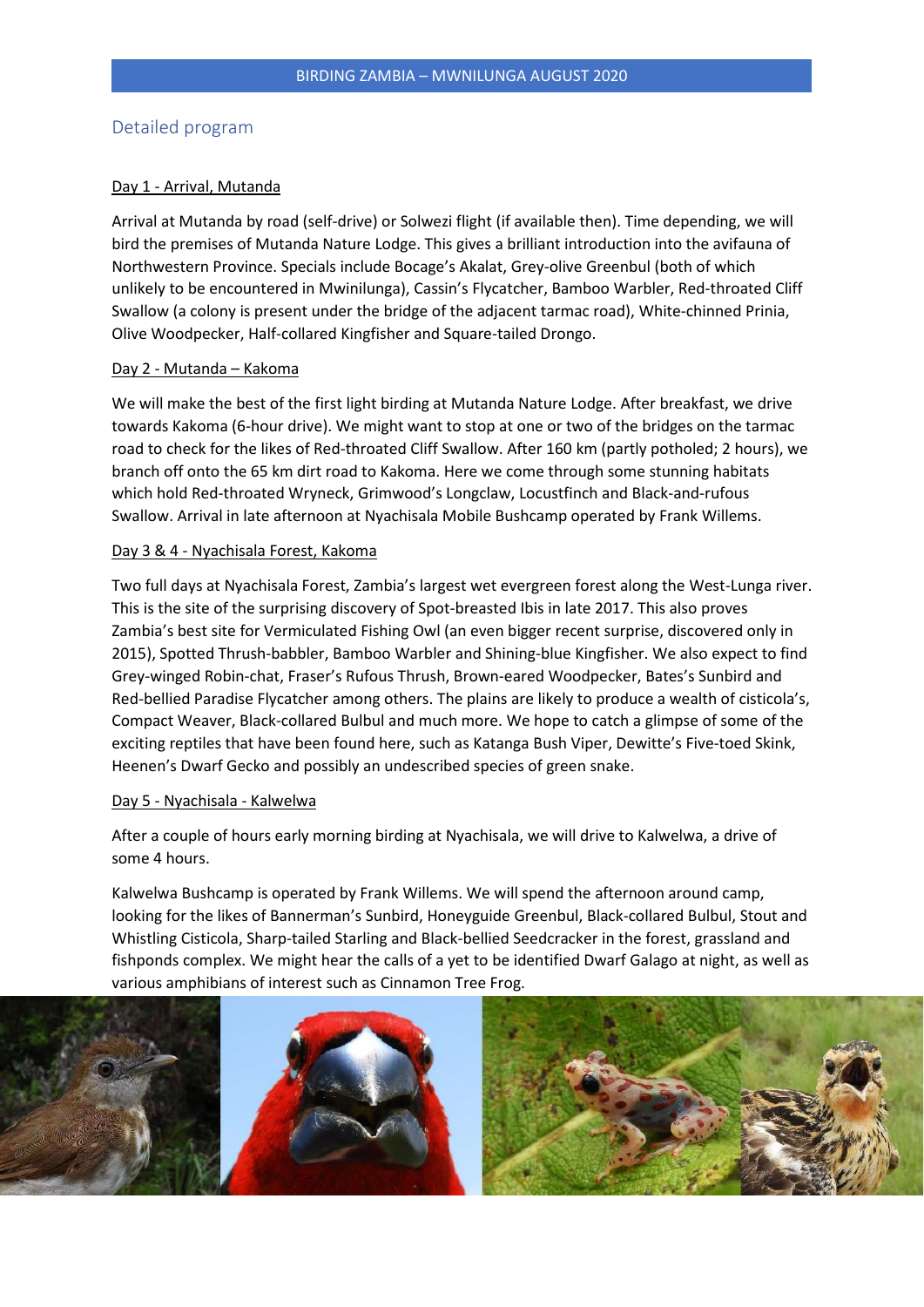#### Day 6 & 7 - Kalwelwa

Two full days in the Kalwelwa depression, a highly diverse and scenic area only known to the ornithological world since 2015. We will try the extensive evergreen forests for Least Honeyguide, White-spotted Flufftail, Blue Malkoha, Afep and Western Bronze-naped Pigeon, Blue-breasted Kingfisher and the elusive White-bellied Kingfisher, while the forest edges may produce Compact Weaver, Black-faced canary and White-chinned Prinia. We will work the plains in search of all 3 species of longclaws, Damboo, Wing-snapping, Pale-crowned, Stout, Croaking and Tinkling Cisticola, Angolan Lark, Blue-breasted Bee-eater, Black-and-rufous Swallow, Red-throated Wryneck, Wattled Crane, Denham's and Black-bellied Bustard, and much more.

#### Day 8 – Chitunta Plain, Source of the Zambezi

Early start from Kalwelwa. Morning birding will be at the Chitunta Plain, which is best known for Grimwood's Longclaw and other plain species. The first price here, however, is Bocage's Weaver. Chitunta still is the only known breeding colony in Zambia. We may get lucky with an early Shorttailed Pipit.

We'll continue from here to the Source of the Zambezi. This National Monument has impressively tall and very productive evergreen forest and woodlands. In addition to visiting the source itself, we hope to find among others Buff-throated Apalis, Red-bellied Flycatcher, Fraser's Rufous Thrush and a range of miombo woodland birds.

Overnight at Kwakuwahi Guesthouse, Mwinilunga. This comfortable guesthouse is situated on the banks of the West-Lunga river and may produce Cassin's Flycatcher, Olive Pigeon and Shining-blue Kingfisher.

#### Day 9 - Cryptosepalum, Mutanda

Early start from Kalwelwa to reach the Cryptosepalum forests, 100 km S of Mwinilunga town, where we hope to see Margaret's Batis, Gorgeous Bushshrike (formerly known as Perrin's Bushshrike) and Blue-mantled Crested Flycatcher.

Around noon, we will head south towards Kabompo and back to Mutanda where we will arrive late afternoon.

#### Day 10 - Connect to Solwezi/Lusaka

Optional early morning birding, depending on travel times.